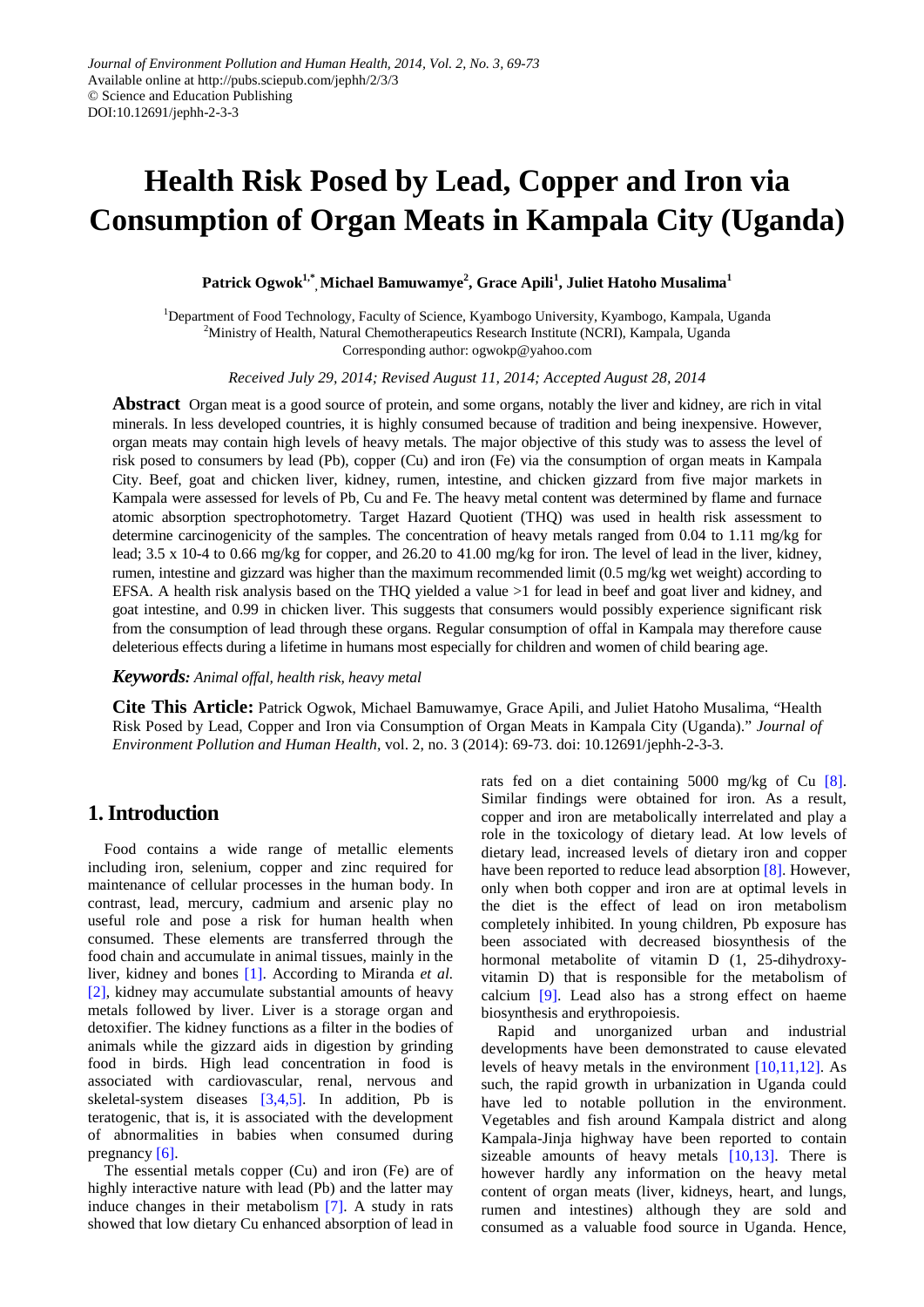little is known of the health risk associated with their consumption. The risk of heavy metal contamination in lean and organ meats is of great concern from both the food safety and public health perspective because of their toxicity at relatively minute concentrations [\[14\].](#page-4-5) This study therefore sought to assess the level of risk posed to the population by Pb, Cu and Fe via the consumption of organ meats from animals and birds.

# **2. Materials and Methods**

## **2.1. Sampling**

Raw liver, kidney, rumen, intestine and gizzard were obtained from five major markets in Kampala city. For every organ meat, two samples were obtained from each market. Ten samples were used for every organ meat. Organs were cut into small pieces and blended. The blended samples were packed separately in plastic bags and kept under frozen conditions overnight prior to analysis.

#### **2.2. Apparatus Preparation**

Heavy metal determination was done on a Shimadzu Electro-thermal Graphite Furnace atomic absorption spectrophotometer (GF-AAS) equipped with High-speed Deuterium (BGC-D2) and Self-Reversal method background correction (BGC-SR) along with an ASC-6100 auto-sampler (Shimadzu Corporation, Japan). Crucibles were soaked in nitric acid (10%) for 2 hours to remove contaminants, and then rinsed with distilled water to remove traces of nitric acid and contaminants. They were then dried in a muffle furnace for 1 hour at 550°C. The crucibles were held in the furnace until the temperature dropped to 250°C and transferred to a desiccator with porcelain plate using a pair of tongs where they were cooled to room temperature.

## **2.3. Determination of Heavy Metals**

The amount of heavy metals in various internal organs was determined on a Shimadzu AA-6300 atomic absorption spectrophotometer according to Method 942.015 [\[15\].](#page-4-6) Samples (10 g) were weighed and pre-dried at 150°C in a muffle furnace for 1 hour to allow carbonization. The temperature was then increased to 250°C and 550°C after 1 hour and 2 hours respectively in order to minimize volatilization of lead. The muffle furnace was then turned off after 1 day and opened when the temperature dropped to 250°C. The ash was dissolved in 5 ml of 10% nitric acid with warming to ensure total dissolution and the mixture filtered through an acid washed filter paper into a 25 ml volumetric flask. The solution was then diluted to the mark of the volumetric flask with distilled water. Heavy metals were determined at wave lengths 283.3 nm, 324.8 nm, and 248.3 nm for Pb, Cu and Fe, respectively. The Absorbance was separately read off for specific metal.

## **2.4. Risk Assessment**

A food intake study involving 50 respondents was done using a semi quantitative food frequency questionnaire in order to establish consumption patterns of consumers of organ meats. A health risk assessment based on Target Hazard Quotient (THQ) was done by combining laboratory, and consumption data  $[16,17]$ . Exposure to multiple pollutants results in additive and or interactive effects. Therefore, THQ values were calculated for Pb, Cu and Fe, and the total THQ (tTHQ) obtained as the arithmetic sum of the individual metal THQs for each internal organ. A tTHQ  $\langle$ 1 means that the exposed population is assumed to be safe and  $1 < tTHQ < 5$  means that the exposed population is in a level of concern. The THQ for Pb, Cu and Fe was determined, according to the formula:

$$
THQ = \left(\frac{EFr \times EDtot}{X FIR \times C}\right) \times 10^{-3} / (RfD \times BWa \times AT)
$$

Where EFr is exposure frequency (365 days/year); EDtot is the exposure duration 58.65 years, average lifetime for Uganda; FIR is food ingestion rate (g/day); C is the heavy metal concentration in internal organ  $(\mu g/g)$ ; RfD is the oral reference dose  $(\mu g/g/day)$  ([Table 1\)](#page-1-0); BWa is the adult body average weight (60 kg); AT is the average time for non-carcinogens (equal to EFr X EDtot).

**Table 1. Oral reference doses of heavy metals**

<span id="page-1-0"></span>

| Heavy metal                                    |         |        | Fe    |
|------------------------------------------------|---------|--------|-------|
| Oral reference dose, RfD $(mgKg^{-1}day^{-1})$ | $0.004$ | $0.04$ | 0.700 |
| Source: Harmanescu et al. [18].                |         |        |       |

## **2.5. Statistical Analysis**

Data collected was analyzed using SPSS statistical package (SPSS Inc., Chicago, IL, USA). Analysis of variance, ANOVA, was performed to compare the level of heavy metals between the organ meats. Difference between means was obtained using the least significance difference (LSD) at  $p < 0.05$ .

## **3. Results and Discussion**

## **3.1. Lead Concentration**

The levels of Pb in the organ meats ranged from below limit of detection  $(< 0.001$  mg/kg) to 1.11 mg/kg [\(Table 2\)](#page-2-0). Lead was in the range of 0.56 to 1.11 mg/kg in the liver, 0.38 to 0.96 mg/kg in the kidney,  $< 0.001$  to 0.09 mg/kg in the rumen,  $< 0.001$  to 0.07 mg/kg in the intestines and 0.27 mg/kg in the gizzard. Beef liver had the highest concentration of Pb (1.11 mg/kg) and beef intestine had the lowest  $\langle 0.001 \text{ mg/kg} \rangle$ . There was no significant difference  $(p<0.05)$  between the amounts of Pb in liver from the different animals. Similarly, the amounts of Pb in the kidneys were not statistically different. Levels of Pb in the rumen of beef and goat were not different. Beef and goat intestines also had comparable levels of lead.

Lead is a cumulative poison which can trigger both acute and chronic symptoms of poisoning. Acute intoxications occur through consumption of large single doses of soluble lead salts while chronic intoxications can arise through regular consumption of foodstuffs contaminated with Pb. Children are particularly at risk of lead poisoning, both before and after birth, because they absorb lead more rapidly than adults. Neurologic problems in children are the principal concern of chronic lead exposure [\[19\].](#page-4-9) According to Parkin *et al.* (2010) [\[20\],](#page-4-10)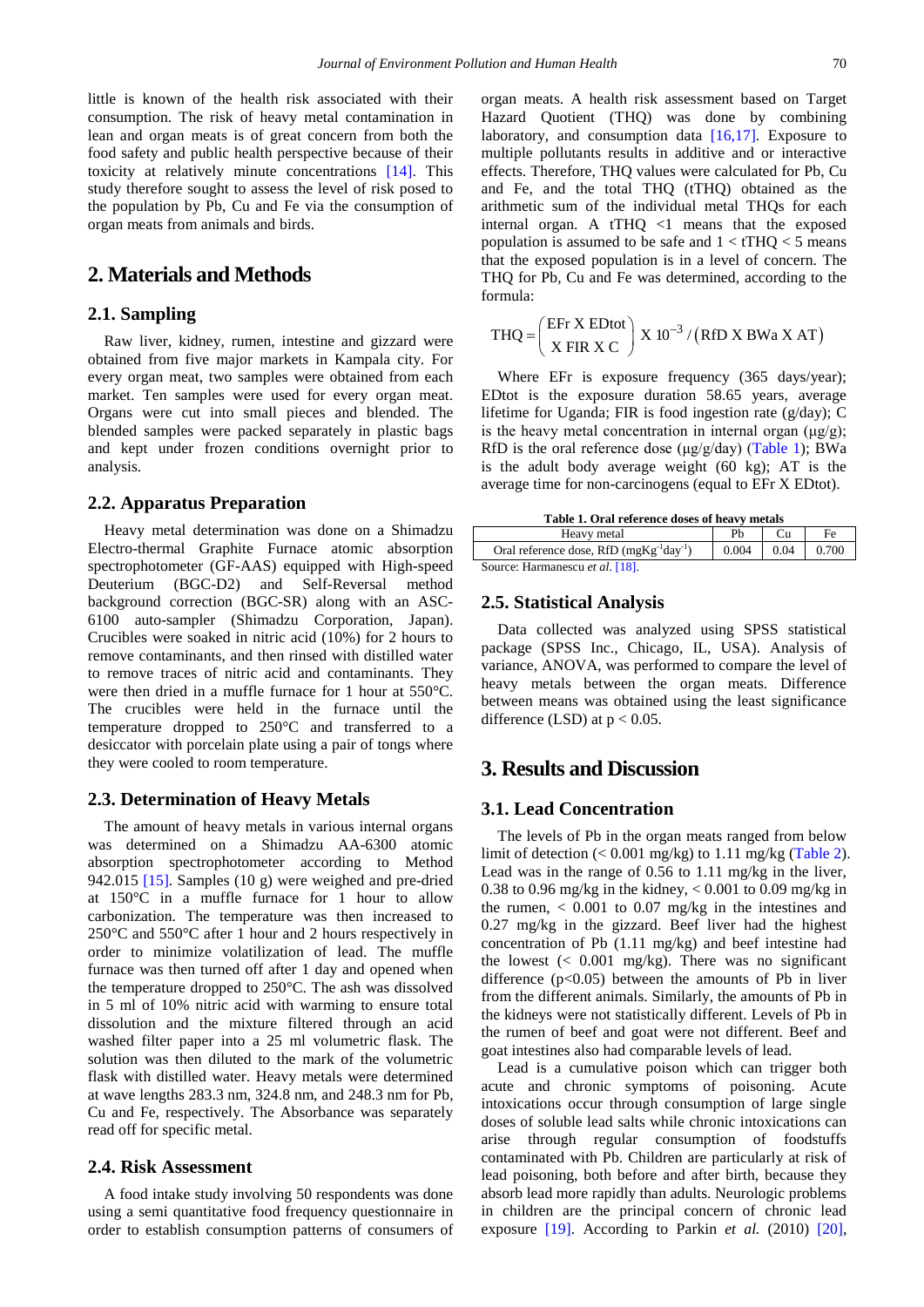there is an observed increase in cancer cases, impaired neurological disorders, and malnutrition among children in Uganda. However, dietary contribution especially of contaminated meats and meat products as well as animal offal to these cancers remains unknown. The findings of this study show that the Pb content in all liver samples; beef kidney and goat intestine is above the recommended limits. Maximum levels (MLs) for Pb in offal of bovine animals, sheep, pig and poultry are set at 0.5 mg/kg wet weight in the European Commission Regulation (EC) Number 1881/2006 [\[21\].](#page-4-11)

<span id="page-2-0"></span>

| vai iuus mitti näi ui gans |                            |                      |                            |  |  |  |  |
|----------------------------|----------------------------|----------------------|----------------------------|--|--|--|--|
| Organ meat                 | Lead                       | Copper               | <b>Iron</b>                |  |  |  |  |
| Cow liver                  | $1.11^{\mathrm{a}} + 0.18$ | $0.58^a \pm 0.03$    | $41.00^{\text{ a}}$ ± 1.53 |  |  |  |  |
| Goat liver                 | $0.76^{\circ}+0.10$        | $0.66^a + 0.03$      | $40.05^{\text{a}} + 1.00$  |  |  |  |  |
| Chicken liver              | $0.56^{ab} \pm 0.03$       | < 0.002              | $40.75^{\circ}$ +1.30      |  |  |  |  |
| Cow kidney                 | $0.96^a + 0.08$            | $0.10^b + 0.02$      | $39.60^{\circ} + 0.58$     |  |  |  |  |
| Goat kidney                | $0.38^b + 0.30$            | $0.13^b + 0.00$      | $39.10^a \pm 2.52$         |  |  |  |  |
| Cow rumen                  | < 0.001                    | $0.05^{\circ}$ ±0.00 | $38.65^a \pm 1.15$         |  |  |  |  |
| Goat rumen                 | $0.09^{\circ}$ ±0.18       | < 0.002              | $37.40^{\circ}$ ±0.56      |  |  |  |  |
| Cow intestines             | $0.07^{\circ}$ ±0.11       | < 0.002              | $39.00^a \pm 1.73$         |  |  |  |  |
| Goat intestines            | < 0.001                    | $0.02^{\circ}$ ±0.00 | $26.20^b + 2.08$           |  |  |  |  |
| Chicken gizzard            | $0.27^{ab}$ +0.23          | $0.12^{ab} + 0.00$   | $40.70^a \pm 1.53$         |  |  |  |  |

**Table 2. Heavy metal concentration of Pb, Cu and Fe (μg/g) in the various internal organs**

Values in columns followed by a different superscript letter are significantly different  $(p < 0.05)$ .

## **3.2. Copper**

The concentration of copper in the organs ranged from not detected (< 0.002 mg/kg) to 0.66 mg/kg. Copper was in the range of not detected to 0.66 mg/kg in the liver, 0.10 to 0.13 mg/kg in the kidney, not detected to 0.05 mg/kg in the rumen, not detected to 0.02 mg/kg in the intestines, and 0.12 mg/kg in the gizzard. Of all the organs, liver of the goat had the highest concentration of 0.66 mg/kg and beef intestine had the lowest concentration. There was no significant difference (p>0.05) between the levels of Cu in the beef and goat livers. Copper content in chicken liver was below limits of detection. There was no significant difference (p>0.05) between the amount of Cu in beef and goat kidneys. Goat rumen had Cu concentration below detection limits. Cu was detected in low amounts in beef rumen. Copper concentration was 0.02 mg/kg in the goat intestine but not detected in the beef intestine. Copper concentration was 0.12 mg/kg in the chicken gizzard. Although copper is widely distributed throughout the body, its concentration in tissues and organs vary among animals with the liver, brain, heart and kidneys containing the highest amounts [\[22\].](#page-4-12)

The WHO permissible limit for copper in all foods is 40 mg/kg [\[23\]](#page-4-13) while 100 mg/kg body weight is the lethal dose for humans [\[24\].](#page-4-14) Although limited information is available on chronic copper toxicity, toxic levels of copper can lead to Wilson's and Menke's diseases [\[25\].](#page-4-15) Copper concentration in the range 100 to 300 mg/kg is not a health risk [\[23\]](#page-4-13) but levels below 10 mg/kg in muscle, and organs and other tissues of animals are suggestive of copper deficiency [\[26,27\].](#page-4-16) The results of this study therefore indicate that liver and kidney of beef and goat, and gizzard of chicken are deficient in Cu.

#### **3.3. Iron**

Levels of iron in the liver, kidney, rumen and intestines of beef and goat, and that in the liver and gizzard of chicken was low. The concentration of iron in the organs ranged from 26.20 to 41.00 mg/kg. Iron was in the range of 40.05 to 41.00 mg/kg in the liver, 39.10 to 39.60 mg/kg in the kidney, 37.40 to 38.65 mg/kg in the rumen, 26.20 to 39.00 mg/kg in the intestines and 40.70 mg/kg in the gizzard. Generally, there was no significant difference (p>0.05) between the amounts of Fe in organ meats except for the intestines. There was no significant difference  $(p>0.05)$  between Fe concentration in the liver of beef, goat and chicken. There was no significant difference (p>0.05) between the amount of Fe in beef and goat kidneys, and also no notable difference between the amount of Fe in goat and beef rumens. However, there was a significant difference (p>0.05) between the amount of Fe in goat and beef intestines.

Iron concentration in the range of 45 to 300 mg/kg and 30 to 150 mg/kg is categorized as adequate respectively in beef liver and beef kidney; while 30 to 40 mg/kg is marginal in poultry liver [\[27\].](#page-4-17) Besides, Demirezen and Uruc [\[28\]](#page-4-18) reported a permissible limit of iron in food to be in the range of 30 to 150 mg/kg. Very high concentrations may lead to tissue damage, as a result of the formation of free radicals [\[23\].](#page-4-13) Our results show that the iron content of the studied internal organs is within range and therefore does not present any health risk in regular consumers.

## **3.4. Food Intake Study of the Internal Organs**

A food intake study involving consumers of organ meats was carried out using a semi-quantitative food frequency questionnaire randomly administered to 50 respondents. A high proportion of people in Kampala were found to regularly consume organ meats. Liver, rumen and intestines were most consumed compared to other organs [\(Figure 1\)](#page-3-3). Sixty seven per cent of the respondents consumed chicken gizzard. Goat liver as well as beef and goat kidneys were the least consumed (respectively 50%, 53% and 33% of the respondents) probably because they are less available when compared with other organs. A high proportion (80%) of people consumed only beef liver. The number of those who consumed only beef rumen and intestine was 80% of the studied population.

According to this study, an average consumer eats 300 g of animal offal in a single time. In general, the frequency of consumption was highest for beef and goat rumens and intestines, followed by beef liver. Thirty two per cent of the respondents consumed beef rumen and intestines at least once a day while 38% consumed it more than once a week. The percentage of respondents who consumed goat rumen and intestines at least once a day and more than once a week was evenly split at 29%. On the other hand, 38% and 17% respondents respectively consumed beef liver at least once a day, and more than once a week. The consumption of goat liver was also high with 26% of the respondents consuming it at least once a day. Chicken liver and gizzard were moderately consumed with higher consumers (respectively 31% and 36%) consuming them once a week.

#### **3.5. Risk Analysis**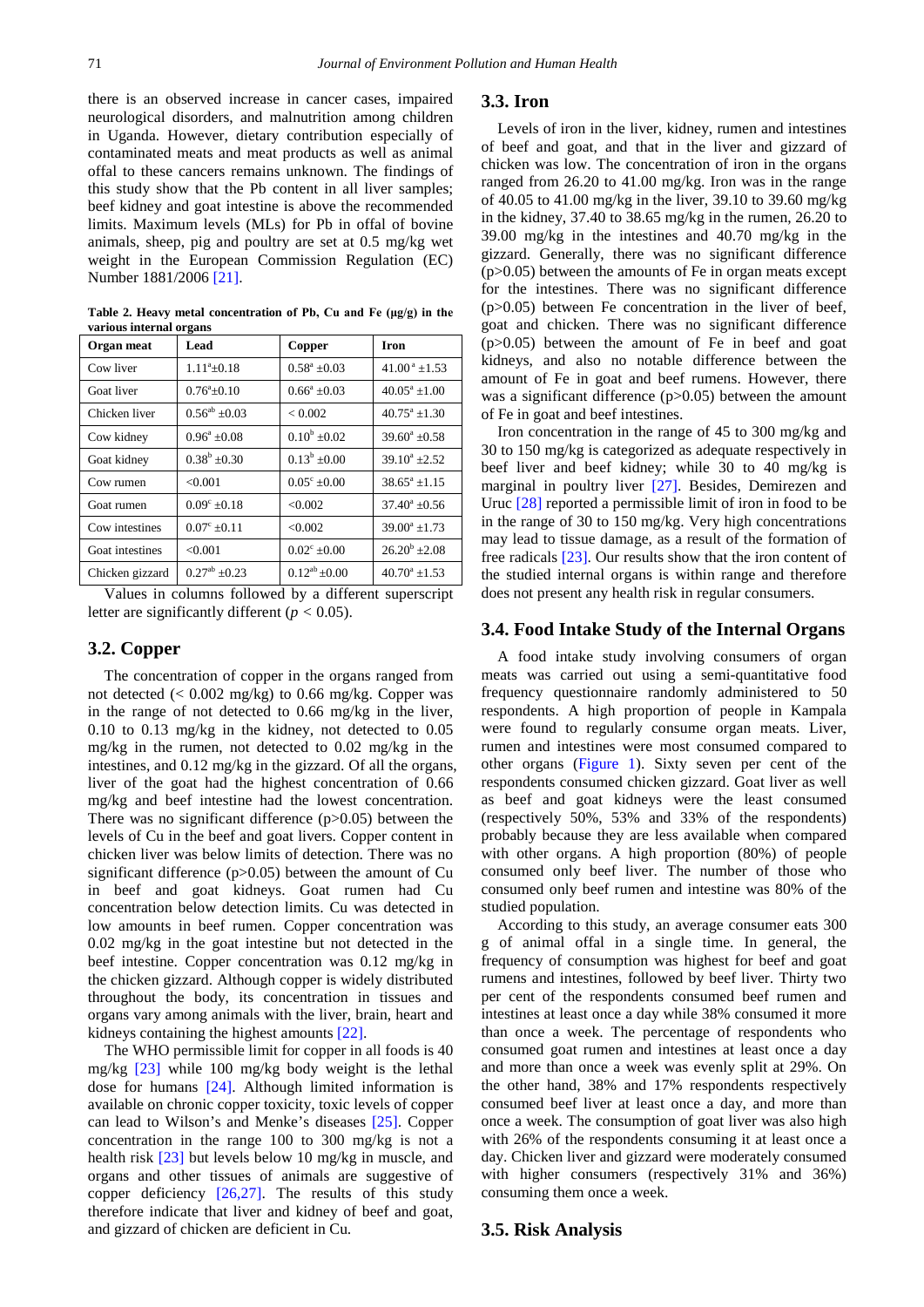The tTHQ ranged between 0.355 and 1.754 in the organ meats. THQ for individual metals were in general in the order Pb>Fe>Cu, respectively contributing >70%, 11%, and <7% of the total THQ in the most risky organs. This demonstrated relatively minor risk for Cu and Fe, and dominant contribution from lead for consumers in Kampala City. Of the three metals considered, the THQ for Pb was >1 in beef and goat liver, beef kidney and goat intestine, and 0.99 in chicken liver. This suggests therefore that regular consumption of these organs is likely to cause deleterious effect during a lifetime.

<span id="page-3-3"></span>

Figure 1. The proportions of people who consumed a particular internal organ

| Organ meats     | <b>THQ</b> |        |      |      | <b>THO X 100 /tTHO</b> |           |       |
|-----------------|------------|--------|------|------|------------------------|-----------|-------|
|                 | Pb         | Cu     | Fe   | tTHQ | <b>Pb</b>              | <b>Cu</b> | Fe    |
| Cow liver       | 1.39       | 0.07   | 0.29 | 1.75 | 79.13                  | 4.16      | 16.70 |
| Goat liver      | 0.95       | 0.08   | 0.29 | 1.32 | 72.02                  | 6.29      | 21.68 |
| Chicken liver   | 0.70       | < 0.01 | 0.29 | 0.99 | 70.64                  | <b>NA</b> | 29.36 |
| Cow kidney      | 1.20       | 0.01   | 0.28 | 1.50 | 80.21                  | 0.87      | 18.92 |
| Goat kidney     | 0.48       | 0.02   | 0.28 | 0.77 | 61.69                  | 2.08      | 36.23 |
| Cow rumen       | 0.11       | 0.01   | 0.28 | 0.40 | 28.61                  | 1.52      | 69.87 |
| Goat rumen      | 0.09       | < 0.01 | 0.27 | 0.36 | 24.79                  | <b>NA</b> | 75.21 |
| Cow intestines  | 0.05       | < 0.01 | 0.28 | 0.33 | 15.20                  | <b>NA</b> | 84.80 |
| Goat intestines | 1.09       | < 0.01 | 0.18 | 1.27 | 85.60                  | 0.24      | 14.16 |
| Chicken gizzard | 0.34       | 0.02   | 0.29 | 0.64 | 52.49                  | 2.33      | 45.19 |

**Table 3. THQs for lead, copper and iron in the various internal organs**

NA: Not applicable; tTHQ: Total Target Hazard Quotient

## **4. Conclusions**

The health risk posed by exposure to lead, iron and copper through regular consumption of animal offal based on target hazard quotient was high with respect to lead. Therefore, beef, goat and chicken organ meats from Kampala markets may not be safe. The high lead content is indicative of high level of environmental pollution and therefore underlies that animal offal could be a biomarker of environmental pollution considering that animals are exposed to heavy metals through several environmental sources. Overall, the consumption of organ meats in Kampala could cause deleterious effects during a lifetime in humans especially for children and women of child bearing age.

## **References**

- <span id="page-3-0"></span>[1] Khalafalla, F. A., Ali, F. H., Schwagele, F. and Abd‐El‐Wahab, M. A, "Heavy metal residues in beef carcasses in Beni‐Suef abattoir, Egypt," *Veterinaria Italiana*, 47 (3), 351‐361. 2011.
- <span id="page-3-1"></span>[2] Miranda M., López-Alonso M., Castillo C., Hernández J. and Benedito J.L, "Effects of moderate pollution on toxic and trace metal levels in calves from a polluted area of northern Spain," *Environment International*, 31, 543-548. 2005.
- <span id="page-3-2"></span>[3] World Health Organisation (WHO), *Lead Environmental Health Criteria,* Geneva: World Health Organization. Joint FAO/WHO Codex Committee on Contaminants in Foods, Food Standards Programme. The Hague: WHO/FAO. 1995.
- [4] Steenland, K. and Boffetta, P, "Lead and cancer in humans: where are we now?," *American Journal of Industrial Medicine*, 38, 295-9. 2000.